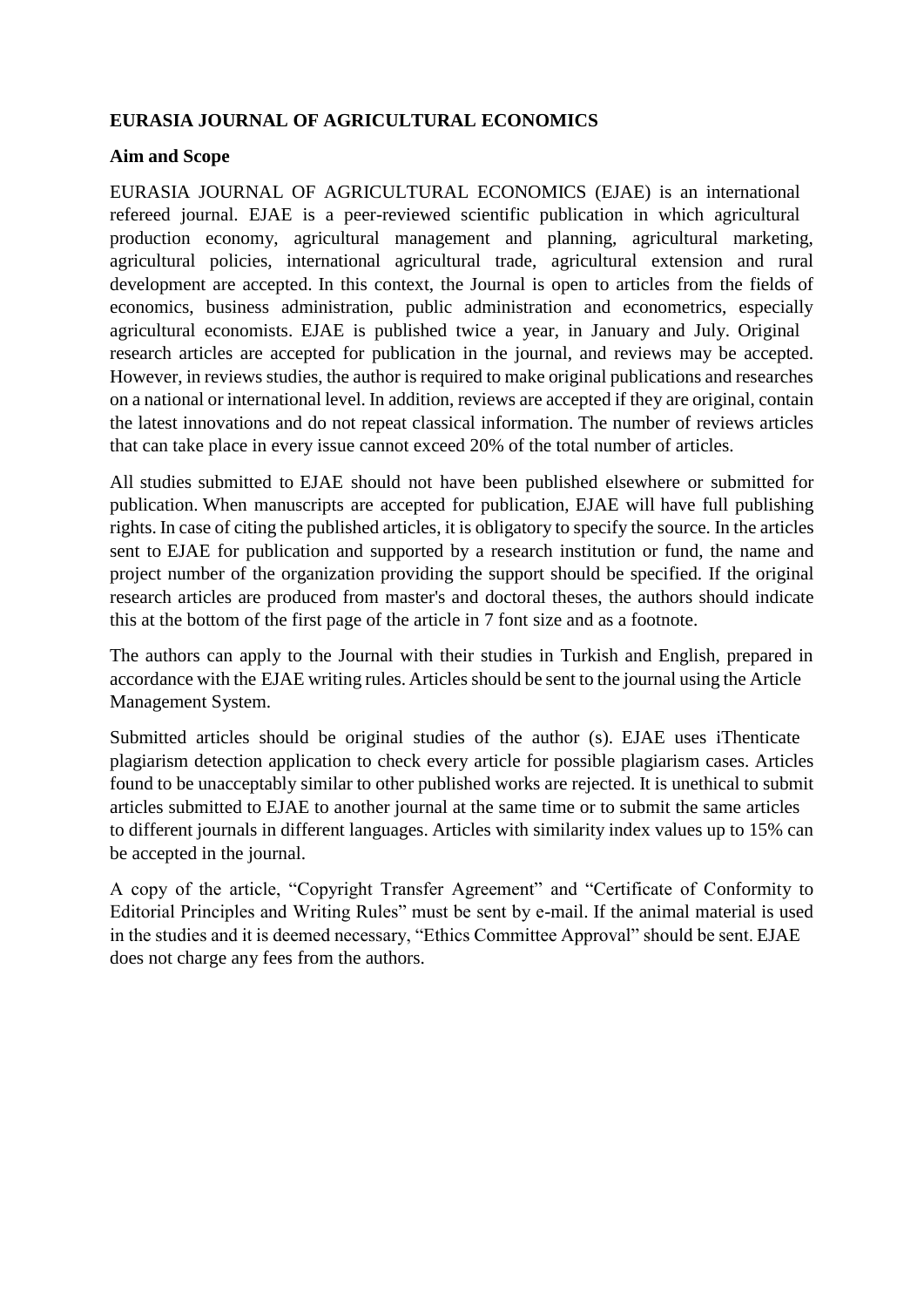## **MANUSCRIPT FILE LAYOUT**

## **1. Page**:

- a. Page size: A4
- b. Margins: 2.5 cm from all sides
- c. Font and size: Times New Roman, 11-point size
- d. Line spacing: 1.5
- e. Paragraph spacing: before and after 6nk
- f. Justification: Justified
- g. Numbering: Each line must be numbered consecutively
- h. Writing editor: Articles should be prepared in MS Word program.
- i. The number of article pages is limited to a maximum of 25 pages.
- j. The document must not be formatted in columns.

# **2. Language**

- a. Article writing language is English and Turkish. Articles can be written in British English or American English. However, one of these languages should be preferred.
- b. The manuscript must be grammatically and linguistically correct (British and American English). The authors who are not native English speakers are strongly advised to get their manuscript checked by a native English-speaking professional prior to the submission to avoid acceptance problems

# **3. Tables**

- a. Tables should be created in MS Word or Excel program. Tables in photo format are not accepted.
- b. Each item in the table must be placed in a separate cell.
- c. The Tables should be numbered with Arabic numerals in the order in which they are included in the text, and should have a short and descriptive title (Table 1).
- d. Explanatory footnotes for Tables should be specified with superscripts (or asterisks for significance values). Abbreviations and symbols used in the tables should be explained in the title of the table or as a footnote.
- e. Table title should be given at the top of the Table.
- f. Tables should be prepared with single line spacing and 10 points. When needed, it can be prepared up to 8 points, paying attention to the readability.
- g. Column headers are centered and units should be shown in parentheses.

# **4. Figures**

- a. Figures should be limited to the materials necessary for understanding the text, and should be accompanied by a short and descriptive explanation.
- b. The description of the figure should be given under the Figure.
- c. Charts should be prepared with original data using a well-known graphic editor.
- d. Headers should be positioned parallel to the axes and units should be given in parentheses.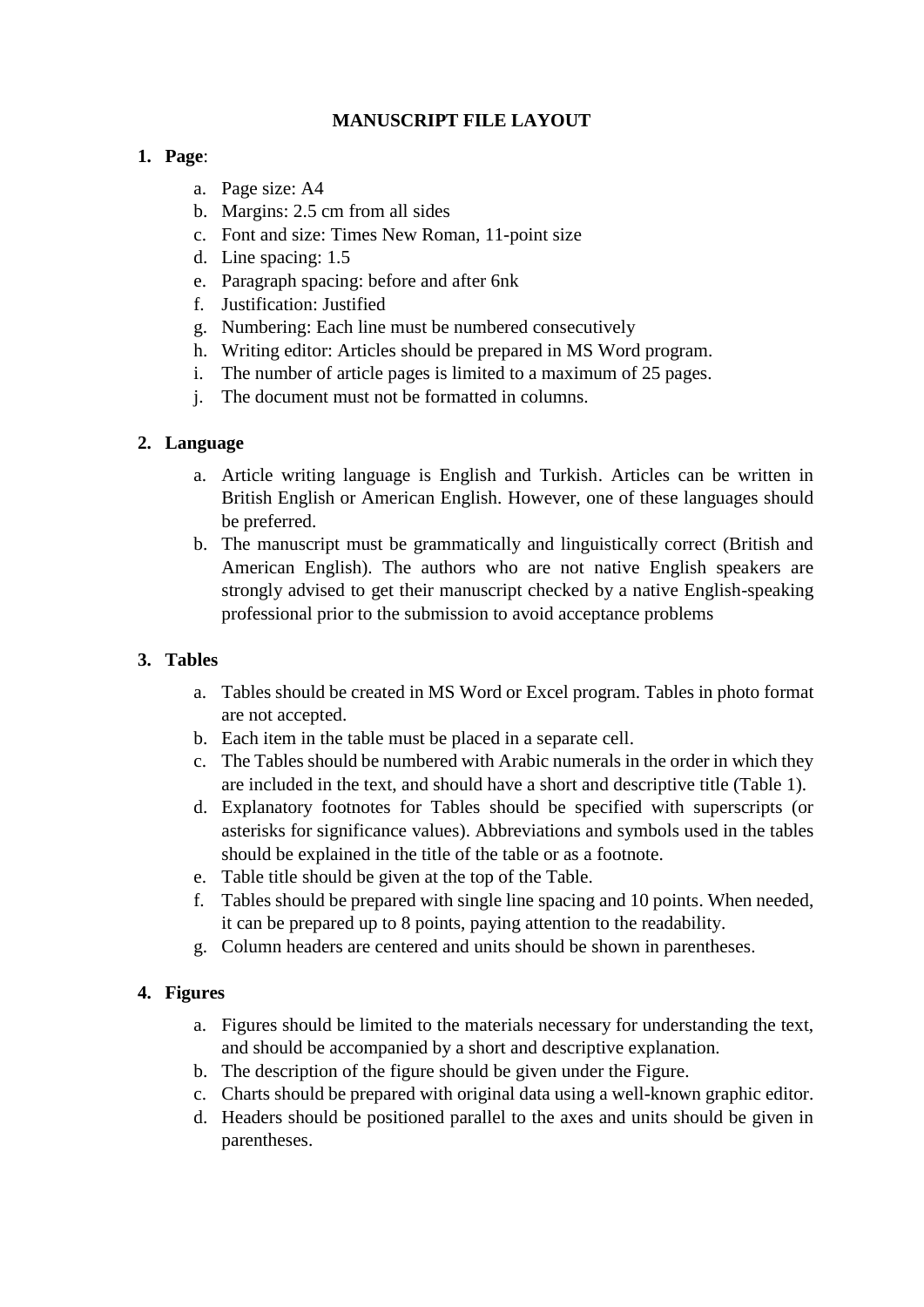- e. All descriptive materials must be of publication quality. High contrast photos and graphics should be sent in high resolution (at least 300 dpi) .jpg / .tiff format. Low-resolution and unreadable figures are not acceptable.
- f. All photographs, graphics, drawings and figures should be named and numbered continuously in the order in which they were included in the text using Arabic numerals (Figure 1.).
- g. Abbreviations and symbols used in the figures should be explained either in the figure title or as a footnote.

# **5. Equations**

- a. Equations must be numbered using Arabic numerals and italics (*1*).
- b. After each equation, an indicator (here: y is as if x is displayed) describing all variables, symbols and abbreviations that have not been previously explained.
- c. Equations must be editable (MathType or MS Word equations editor must be used).

# **6. Naming, abbreviations and units**

- a. A dot (.) must be used as a decimal separator. Comma (,) must be used as thousands separator.
- b. Except for 0, all decimal numbers between 1 and –1 must precede 0 before the period (Example: "0.26" instead of ".26").
- c. In general, numbers between one and nine should be written in writing (for example nine instead of 9). Numbers should be used for 10 and above.
- d. MathType or MS Word Equations editor should not be used for symbols or variables written in the text of the article (except equations) (Symbol font should be used).
- e. **SI** units should be used. Example: mg, g, km, m, cm, mm, L (liter), ml, s (seconds), min (minutes), hr (hours), moles.
- f. **SI** units are available on the website<http://www.bipm.org/>
- g. Units should be specified in every spelling of numerical information and in the axes of all graphics.
- h. To express a unit of measure, a space must be used between the number and the unit. Example 10 ha. However, this rule does not apply for percentage expressions (45%).
- i. Units should be shortened only after a numerical value. In a sentence like "a few hours later," the unit of time cannot be shortened.

# **7. Currency**:

- a. Currency Code norm based on ISO 4217 should be used in calculations and results (EUR, USD, TRY).
- b. Currencies should be used in the text as 50 TRY, 50 TRY per hectare annually, and 10 million TRY.
- c. In column headings as units (TRY); (thousand TRY) or (million TRY) can be displayed.

# **8. Statistics.**

a. The statistical methods used in the article should be clearly explained in the material and method section.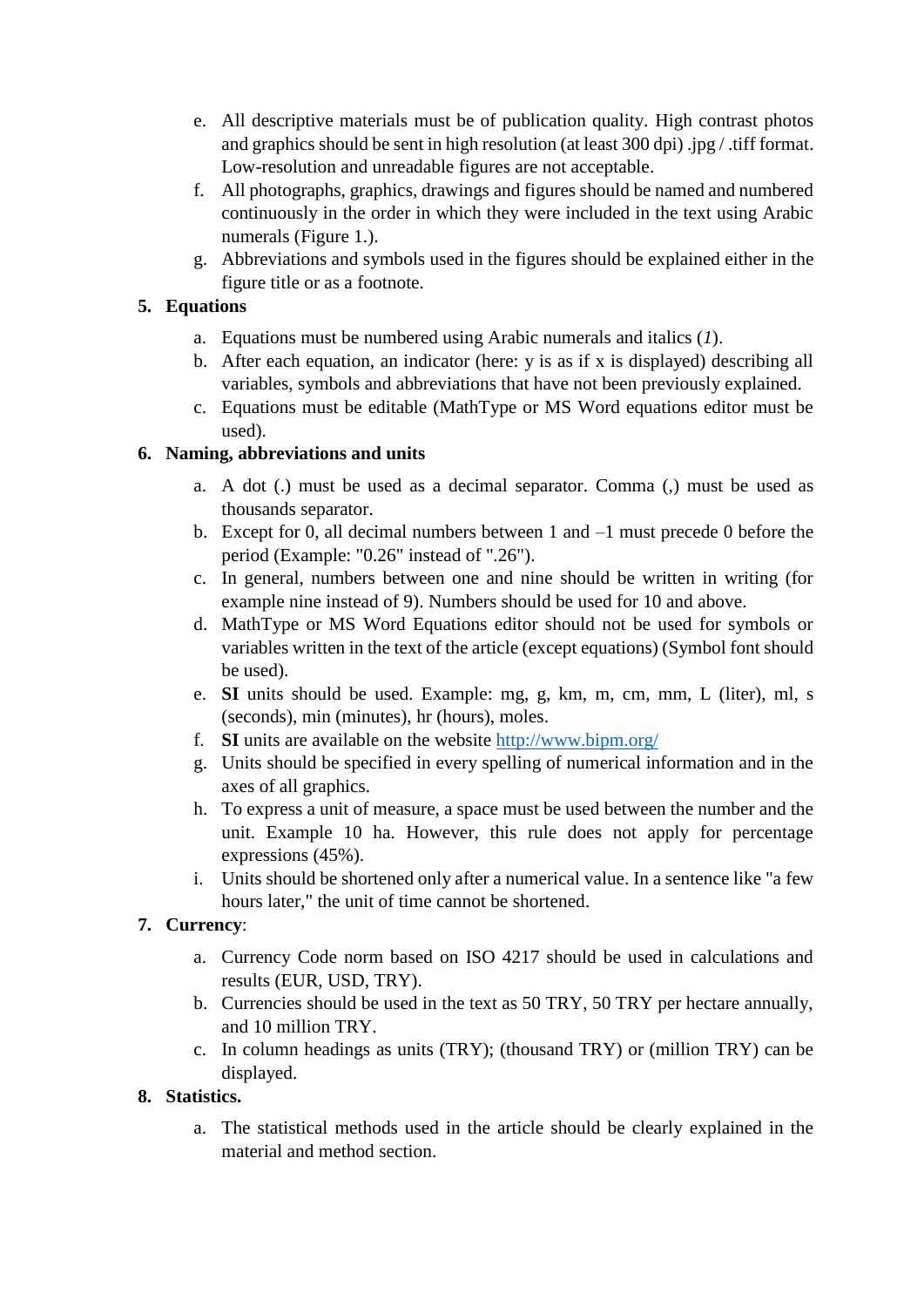- b. However, methods such as frequently used t-test, ANOVA, simple linear regression need not be explained.
- c. In statistical comparisons, it should be stated by using conventional standard abbreviations in the representation of significance levels ( $p<0.05$ ,  $p<0.01$  and p<0.001). Significance levels in the charts should be specified with \*, \*\* and \*\*\*, respectively.

### **MANUSCRIPT PARTS**

Research articles should consist of Title, Abstract, Keywords, Introduction, Material and Method, Findings and Discussion, Results, Acknowledgments (if any), Abbreviations and/or Symbols (if any), References List, Figures (photo, drawing, diagrams, graphics, maps, etc.) and Tables. Figures and Tables should be given after the References List. Chapter names should be written in bold letters.

## **1. Title**

Article title should be short and descriptive, centered on the page and should not exceed three lines. Abbreviation should never be used in article title and subtitles. The title should be 13 points in size and the first letters should be written in capital letters. The English title should fully meet the Turkish title and be written in 11 points (only Turkish articles).

The main titles in the text (Introduction, Material and Method, Findings and Discussion, Results, etc.) should be written in bold and 11 font size with the first letter of the words capital. In the subtitles, only the first letter of the title should be written in capitals, 11 font size and italic. Subtitles should also be numbered (Title 2.1). No more than three digits' title number should be used.

The full names (unabridged) of the authors should be written, it should be enumerated with the superscript for the address information at the end of the last name, the address information should be placed after the author names, and the full contact information of the corresponding author should be included. Title names should not be included in author names. Author names should be written in 12-point size with a space break after the article title. The address of the authors should be written in 11 points and italic.

## **2. Abstract and Keywords**

Abstract should not be less than 200 words and more than 300 words. The abstract should include the purpose, methods, results and recommendations of the study. References to previous studies should be avoided in the abstract. After the abstract, the keywords that describe the study in the best way, not used in the title, the first letter should be written in capital letters and the others should be given in alphabetical order. In the keywords part, minimum 4 and maximum 6 keywords should be given. Abstract should be written with 10 font size.

### **3. Introduction**

In the introduction part; the subject of the study, its reason, previous studies directly related to the subject, the purpose of the study and the hypotheses tested should be included. This part of the study should briefly introduce the research. The main texts in this section should be written with 11 font size.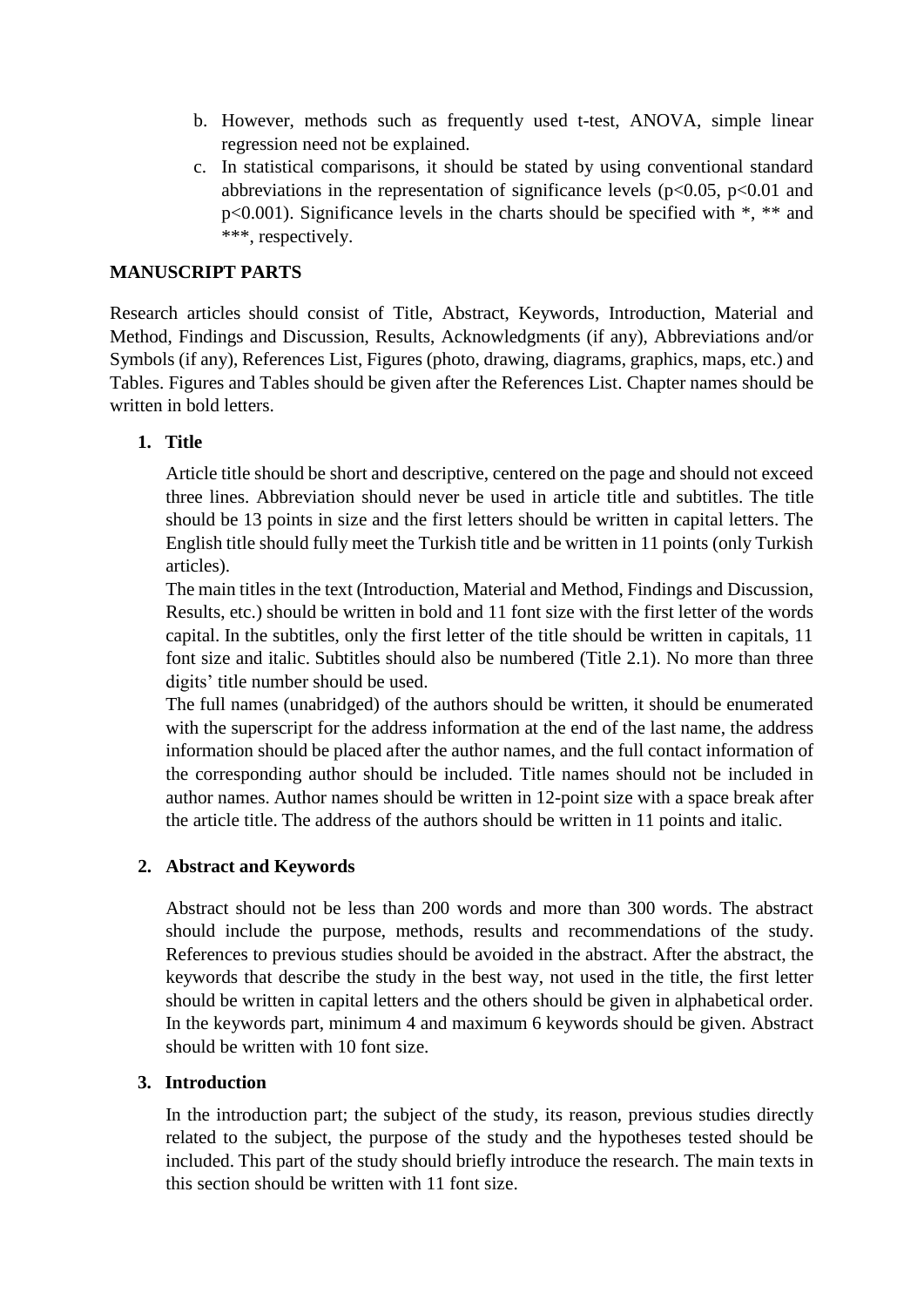### **4. Material and Methods**

The materials and methods used in the research should be given under this title. When a subtitle is to be given, it should be numbered with the section number (eg 2.1.). Very unknown, new or modified methods should be explicitly given to those who will work on the same subject to repeat the research. If a method known to everyone is used, reference should be made to the relevant literature. The software used in the analysis should also be given in this section. The main texts in this part should be written with 11 font size.

## **5. Findings and Discussion**

In this part, the findings obtained from the study should be given and if necessary, they should be explained by supporting with tables, figures and graphics. Obtained findings should be given either as a table or as a figure to avoid repetition. The factors that are found statistically important should be grouped using a comparison method appropriate to the applied statistical analysis method. In cases where the statistical analysis method is not chosen correctly and / or the analysis is not performed properly, editors may not consider the article to be evaluated. Findings should be discussed using other research results on similar topics. The main texts in this part should be written with 11 font size.

## **6. Results**

The results obtained should be given briefly and clearly, together with their contribution to science and practice. Expressions given in the Introduction, Findings and Discussion part should not be repeated in this section. The main texts in this part should be written with 11 font size.

## **7. Acknowledgment**

Contributions to the study by other researchers and institutions should be expressed as shortly as possible in this section. The main texts in this part should be written with 10 font size.

### **8. References**

All of the publications cited in the manuscript should be found in the References list. References list should be arranged alphabetically, taking into account the surnames of the author. References in the text should be written according to the author-year basis and year order (Aydoğan, 2015; Uysal & Candemir, 2016). References for the same year but different authors should be listed alphabetically In case of citing more than one study published in the same year by the same author, the references should be indicated with letters such as a, b, c after the printing year. In case of citing from the article with more than two authors, after the first author surname et al. statement should be used. Limited use of web addressed references is recommended. Authors should not cite unpublished results and personal interviews unless required. Footnotes should be avoided as well, if it is necessary, it should be written in a short way by separating with a line and putting a star on the page where it is used. The texts in this section should be written with 10 font size.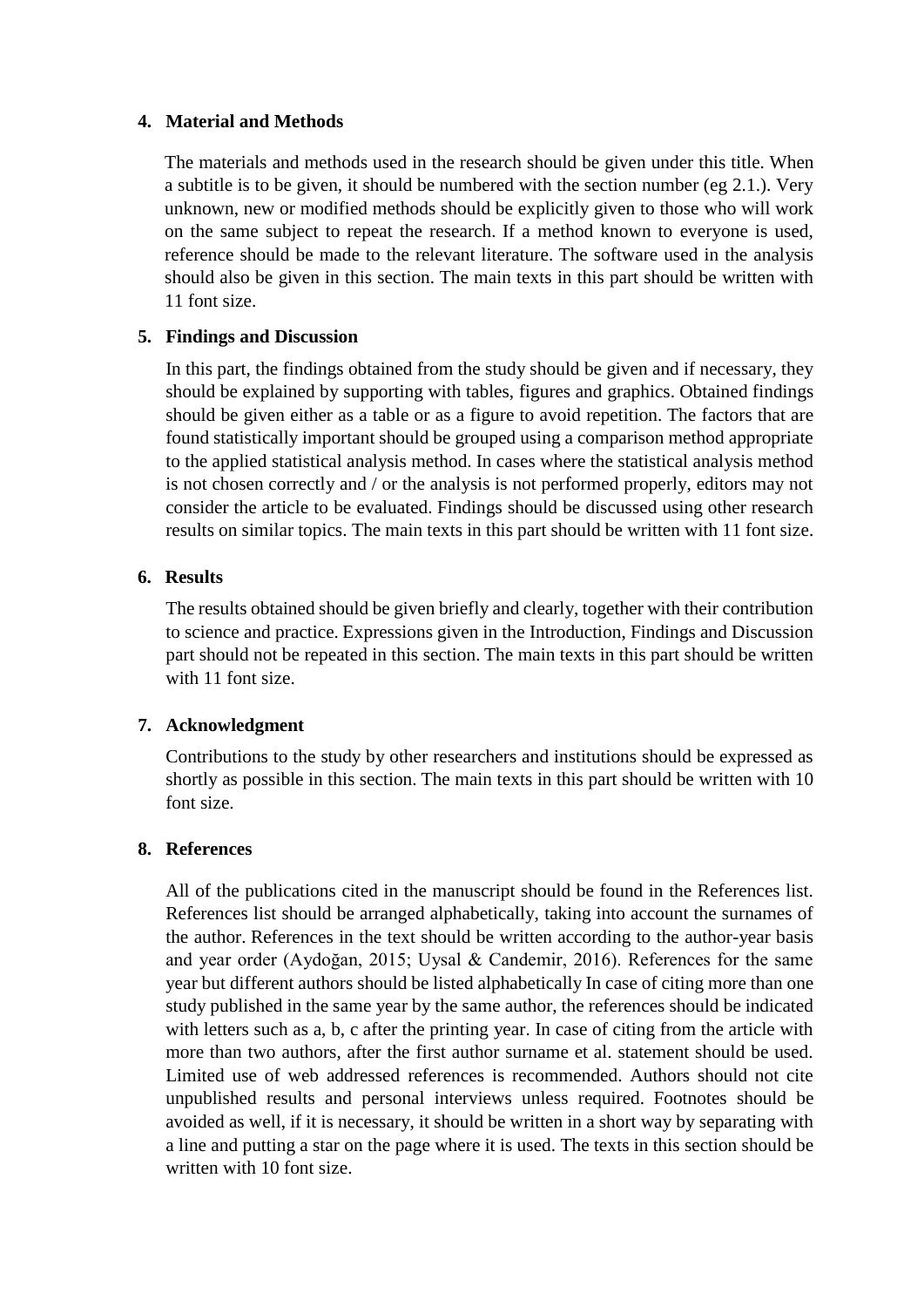## **Basic Principles of Reference List**

EJAE prefers the APA style  $(6<sup>th</sup>$  edition) in the citing and preparing the References list. For detailed information, please visit [https://apastyle.apa.org/style-grammar](https://apastyle.apa.org/style-grammar-guidelines/references/examples/journal-article-references)[guidelines/references/examples/journal-article-references](https://apastyle.apa.org/style-grammar-guidelines/references/examples/journal-article-references) website.

## **Examples:**

## **1. Journal article**

Grady, J. S., Her, M., Moreno, G., Perez, C., & Yelinek, J. (2019). Emotions in storybooks: A comparison of storybooks that represent ethnic and racial groups in the United States. *Psychology of Popular Media Culture*, 8(3), 207–217. https://doi.org/10.1037/ppm0000185

**Parenthetical citation**: (Grady et al., 2019)

**Narrative citation**: Grady et al. (2019)

- If a journal article has a DOI, include the DOI in the reference.

- Always include the issue number for a journal article.

- If the journal article does not have a DOI but does have a URL that will resolve for readers (e.g., it is from an online journal that is not part of a database), include the URL of the article at the end of the reference.

## **2**. **Journal article with an article number**

Jerrentrup, A., Mueller, T., Glowalla, U., Herder, M., Henrichs, N., Neubauer, A., & Schaefer, J. R. (2018). Teaching medicine with the help of "Dr. House." *PLoS ONE*, 13(3), Article e0193972. https://doi.org/10.1371/journal.pone.0193972

**Parenthetical citation**: (Jerrentrup et al., 2018)

**Narrative citation**: Jerrentrup et al. (2018)

If the journal article has an article number instead of a page range, include the word "Article" and then the article number instead of the page range.

## **3. Journal article with missing information**

## **Missing volume number**

Stegmeir, M. (2016). Climate change: New discipline practices promote college access. *The Journal of College Admission*, (231), 44–47. [https://www.nxtbook.com/ygsreprints/NACAC/nacac\\_jca\\_spring2016/#/46](https://www.nxtbook.com/ygsreprints/NACAC/nacac_jca_spring2016/#/46)

## **Missing issue number**

Sanchiz, M., Chevalier, A., & Amadieu, F. (2017). How do older and young adults start searching for information? Impact of age, domain knowledge and problem complexity on the different steps of information searching. *Computers in Human Behavior*, 72, 67–78. <https://doi.org/10.1016/j.chb.2017.02.038>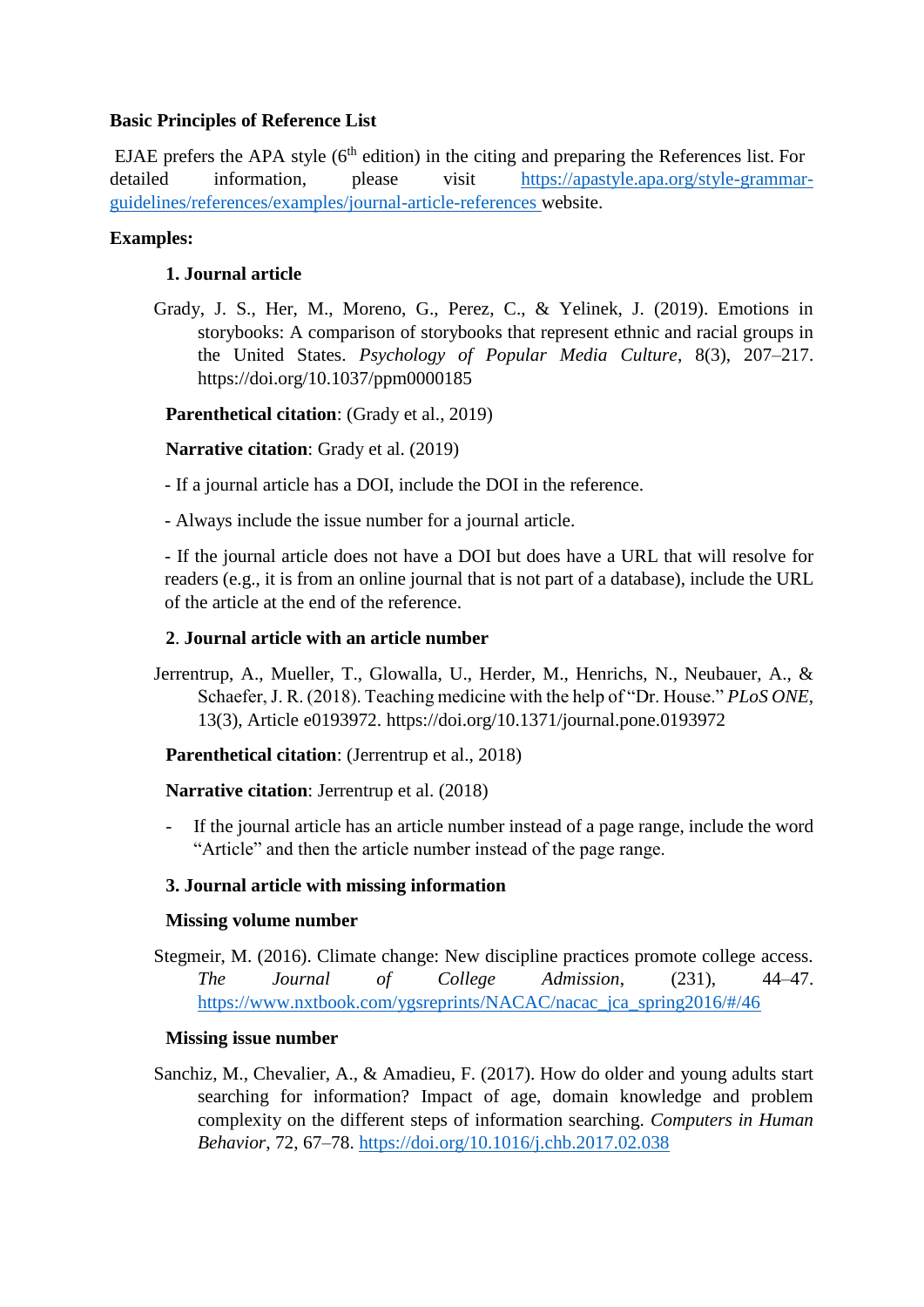#### **Missing page or article number**

Butler, J. (2017). Where access meets multimodality: The case of ASL music videos. Kairos: *A Journal of Rhetoric, Technology, and Pedagogy*, 21(1). <http://technorhetoric.net/21.1/topoi/butler/index.html>

**Parenthetical citations**: (Butler, 2017; Sanchiz et al., 2017; Stegmeir, 2016)

**Narrative citations**: Butler (2017), Sanchiz et al. (2017), and Stegmeir (2016)

If the journal does not use volume, issue, and/or article or page numbers, omit the missing element(s) from the reference

#### **4. Retracted journal article**

Joly, J. F., Stapel, D. A., & Lindenberg, S. M. (2008). Silence and table manners: When environments activate norms. *Personality and Social Psychology Bulletin*, 34(8), 1047–1056. https://doi.org/10.1177/0146167208318401 (Retraction published 2012, Personality and Social Psychology Bulletin, 38[10], 1378)

**Parenthetical citation**: (Joly et al., 2008)

**Narrative citation**: Joly et al. (2008)

#### **5. Abstract of a journal article from an abstract indexing database**

Hare, L. R., & O'Neill, K. (2000). Effectiveness and efficiency in small academic peer groups: A case study (Accession No. 200010185) [Abstract from Sociological Abstracts]. *Small Group Research*, 31(1), 24–53. <https://doi.org/10.1177/104649640003100102>

**Parenthetical citation**: (Hare & O'Neill, 2000)

**Narrative citation**: Hare and O'Neill (2000)

#### **6. Monograph as part of a journal issue**

Ganster, D. C., Schaubroeck, J., Sime, W. E., & Mayes, B. T. (1991). The nomological validity of the Type A personality among employed adults [Monograph]. *Journal of Applied Psychology*, 76(1), 143–168. http://doi.org/10.1037/0021-9010.76.1.143

**Parenthetical citation**: (Ganster et al., 1991)

**Narrative citation**: Ganster et al. (1991)

### **7. Whole authored book**

- Jackson, L. M. (2019). *The psychology of prejudice: From attitudes to social action* (2nd) ed.). American Psychological Association. https://doi.org/10.1037/0000168-000
- Sapolsky, R. M. (2017). *Behave: The biology of humans at our best and worst*. Penguin Books.

**Parenthetical citations**: (Jackson, 2019; Sapolsky, 2017)

**Narrative citations**: Jackson (2019) and Sapolsky (2017)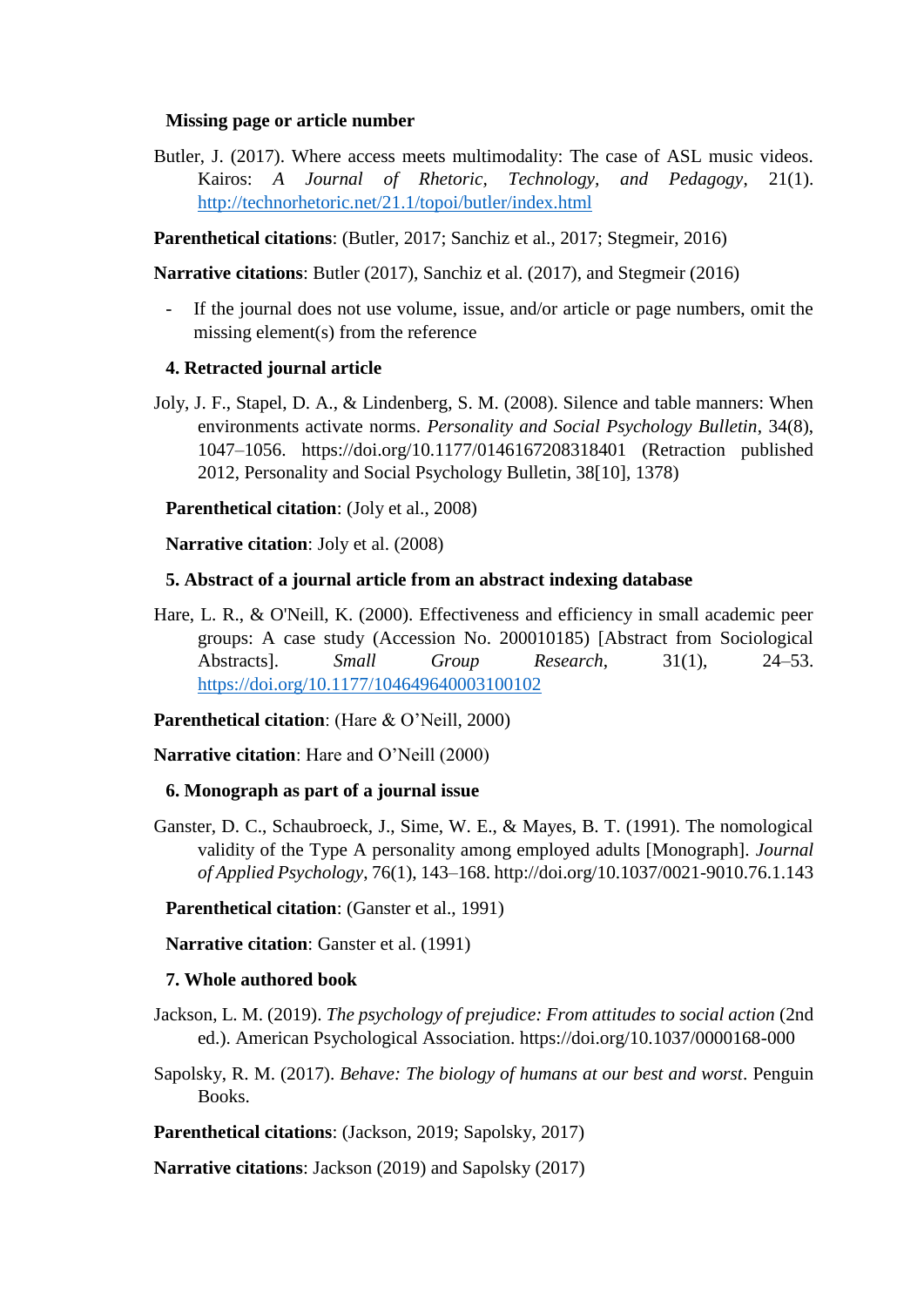- Provide the author, year of publication, title, and publisher of the book.
- Include any edition information in parentheses after the title, without italics.
- If the book includes a DOI, include the DOI in the reference after the publisher name.
- Do not include the publisher location.
- If the book does not have a DOI and is an ebook from an academic research database, end the book reference after the publisher name. Do not include database information in the reference. The reference in this case is the same as for a print book

### **9. Whole edited book**

Kesharwani, P. (Ed.). (2020). *Nanotechnology based approaches for tuberculosis treatment*. Academic Press.

Torino, G. C., Rivera, D. P., Capodilupo, C. M., Nadal, K. L., & Sue, D. W. (Eds.). (2019). *Microaggression theory: Influence and implications*. John Wiley & Sons. <https://doi.org/10.1002/9781119466642>

**Parenthetical citations**: (Kesharwani, 2020; Torino et al., 2019)

**Narrative citations**: Kesharwani (2020) and Torino et al. (2019)

### **10. Several volumes of a multivolume work**

Harris, K. R., Graham, S., & Urdan T. (Eds.). (2012). *APA educational psychology handbook* (Vols. 1–3). American Psychological Association.

**Parenthetical citation**: (Harris et al., 2012)

**Narrative citation**: Harris et al. (2012)

## **11. Conference presentation**

Evans, A. C., Jr., Garbarino, J., Bocanegra, E., Kinscherff, R. T., & Márquez-Greene, N. (2019, August 8–11). *Gun violence: An event on the power of community* [Conference presentation]. APA 2019 Convention, Chicago, IL, United States. https://convention.apa.org/2019-video

## **Parenthetical citation**: (Evans et al., 2019)

**Narrative citation**: Evans et al. (2019)

### **12. Abstract of a conference presentation**

Cacioppo, S. (2019, April 25–28). *Evolutionary theory of social connections: Past, present, and future* [Conference presentation abstract]. Ninety-ninth annual convention of the Western Psychological Association, Pasadena, CA, United States. [https://westernpsych.org/wp-content/uploads/2019/04/WPA-Program-2019-Final-](https://westernpsych.org/wp-content/uploads/2019/04/WPA-Program-2019-Final-2.pdf)[2.pdf](https://westernpsych.org/wp-content/uploads/2019/04/WPA-Program-2019-Final-2.pdf)

**Parenthetical citation**: (Cacioppo, 2019)

**Narrative citation**: Cacioppo (2019)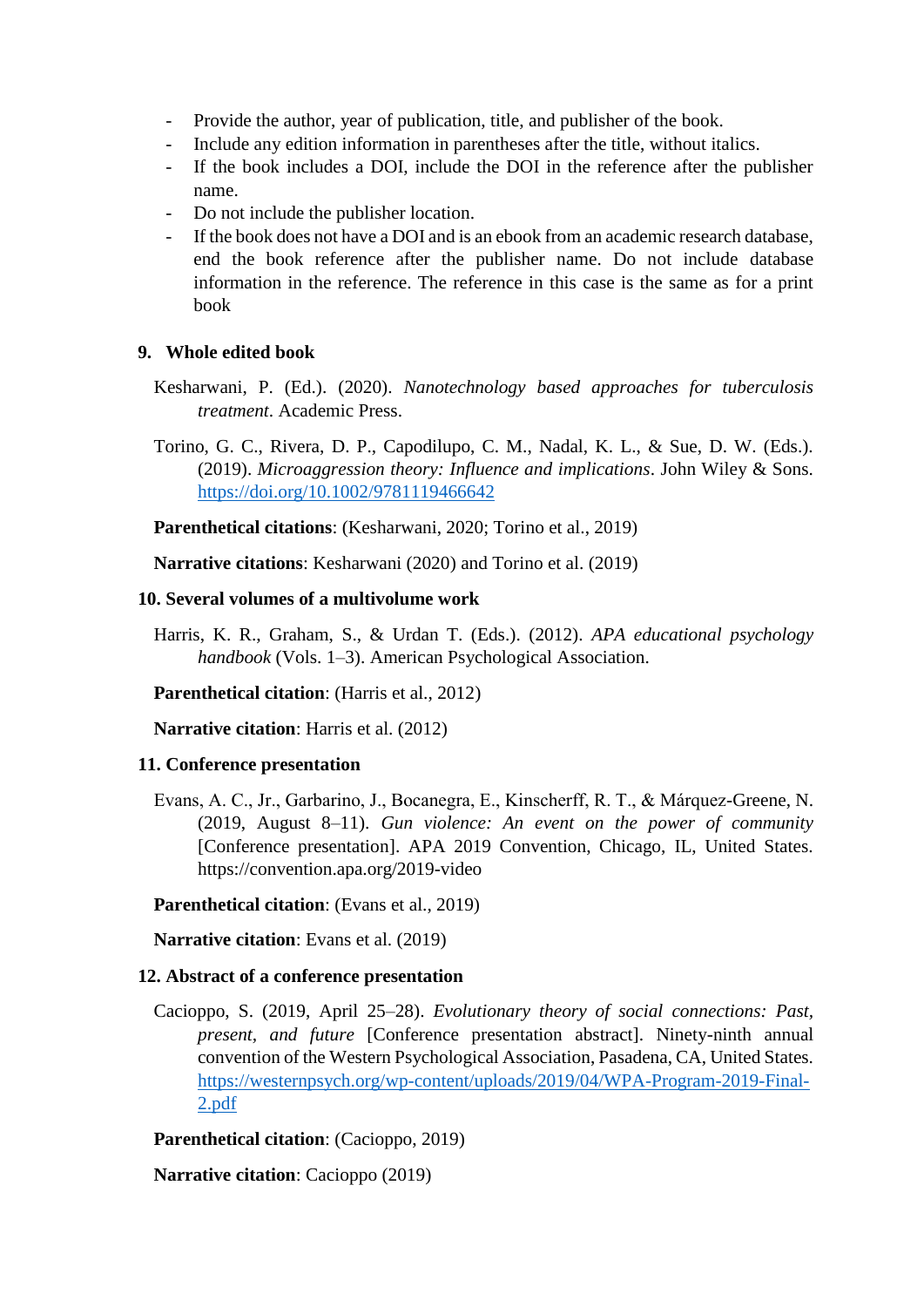### **13. Published Dissertation or Thesis References**

- Kabir, J. M. (2016). *Factors influencing customer satisfaction at a fast food hamburger chain: The relationship between customer satisfaction and customer loyalty* (Publication No. 10169573) [Doctoral dissertation, Wilmington University]. ProQuest Dissertations & Theses Global.
- Miranda, C. (2019). *Exploring the lived experiences of foster youth who obtained graduate level degrees: Self-efficacy, resilience, and the impact on identity development* (Publication No. 27542827) [Doctoral dissertation, Pepperdine University. Depentually proper property of the property of  $P$ https://pqdtopen.proquest.com/doc/2309521814.html?FMT=AI
- Zambrano-Vazquez, L. (2016). *The interaction of state and trait worry on response monitoring in those with worry and obsessive-compulsive symptoms* [Doctoral dissertation, University of Arizona]. UA Campus Repository. https://repository.arizona.edu/handle/10150/620615

**Parenthetical citations**: (Kabir, 2016; Miranda, 2019; Zambrano-Vazquez, 2016)

**Narrative citations**: Kabir (2016), Miranda (2019), and Zambrano-Vazquez (2016)

- A dissertation or thesis is considered published when it is available from a database such as ProQuest Dissertations and Theses Global or PDQT Open, an institutional repository, or an archive.
- If the database assigns publication numbers to dissertations and theses, include the publication number in parentheses after the title of the dissertation or thesis without italics.
- Include the description "Doctoral dissertation" or "Master's thesis" followed by a comma and the name of the institution that awarded the degree. Place this information in square brackets after the dissertation or thesis title and any publication number.
- In the source element of the reference, provide the name of the database, repository, or archive.
- The same format can be adapted for other published theses, including undergraduate theses, by changing the wording of the bracketed description as appropriate (e.g., "Undergraduate honors thesis").
- Include a URL for the dissertation or thesis if the URL will resolve for readers (as shown in the Miranda and Zambrano-Vazquez examples).
- If the database or archive requires users to log in before they can view the dissertation or thesis, meaning the URL will not work for readers, end the reference with the database name (as in the Kabir example).